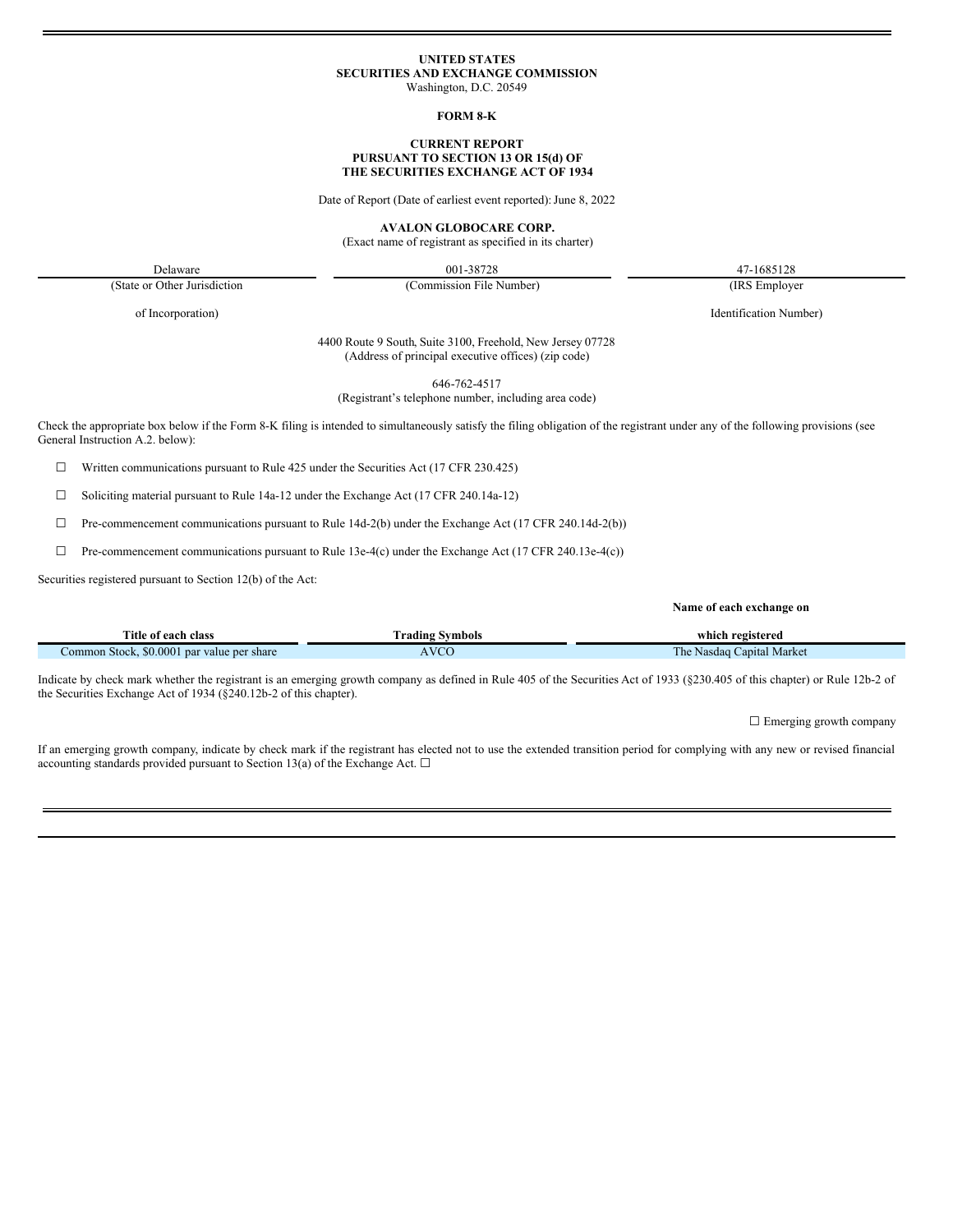#### **Item 1.01 Entry into a Material Definitive Agreement.**

## **Item 2.03 Creation of a Direct Financial Obligation or an Off-Balance Sheet Arrangement of a Registrant**

#### **Item 3.02 Unregistered Sales of Equity Securities**

On March 28, 2022, Avalon GloboCare Corp. (the "Company") entered into Securities Purchase Agreement with an accredited investor, which was amended on June 8, 2022, providing for the sale by the Company to the investor of a Convertible Note in the amount of \$3,718,942.74 (the "2022 Convertible Note"). In addition to the 2022 Convertible Note, the investor will also receive a Stock Purchase Warrant (the "2022 Warrant") to acquire an aggregate of 1,239,647 shares of common stock. The 2022 Warrants will be exercisable for five years at an exercise price of \$1.25. The financing closed with respect to:

- · \$2,669,521.60 of the financing on April 15, 2022,
- $\frac{$659,580.64$}{109,840,50 \text{ of the financing on May } 18,2022,}$
- · \$199,840.50 of the financing on May 18, 2022 and
- · \$190,000 of the financing on May 25, 2022.

As a result of each of the closings, the Company issued the investor a 2022 Convertible Note in the principal amount of \$2,669,521.60 and a 2022 Warrant to acquire 889,840 shares of common stock dated April 15, 2022, a 2022 Convertible Note in the principal amount of \$659,580.64 and a 2022 Warrant to acquire 219,860 shares of common stock dated April 29, 2022, a 2022 Convertible Note in the principal amount of \$199,840.50 and a 2022 Warrant to acquire 66,614 shares of common stock and a 2022 Convertible Note in the principal amount of \$190,000 and a 2022 Warrant to acquire 63,333 shares of common stock.

The 2022 Convertible Note bears interest at 1% per annum payable at maturity and matures ten years from issuance. The investor may elect to convert all or part of the 2022 Convertible Note, plus accrued interest, at any time into shares of common stock of the Company at a conversion price equal to 95% of the average of the highest three trading prices for the common stock during the 20-trading day period ending one trading day prior to the conversion date but in no event will the conversion price be lower than \$0.75 per share.

The investor agreed to restrict its ability to convert the 2022 Convertible Note and exercise the 2022 Warrants and receive shares of common stock such that the number of shares of common stock held by the investor after such conversion or exercise does not exceed 4.99% of the then issued and outstanding shares of common stock. Further, the investor agreed to not sell or transfer any or all of the shares of common stock underlying the 2022 Convertible Note or the 2022 Warrant for a period of 90 days beginning on the closing date (the "Lock-Up Period"). Following the expiration of the Lock-Up Period, the investor has agreed to limit its sale or transfer of such shares of common stock to a maximum monthly amount equal to 20% of the shares of common stock issuable upon conversion of the 2022 Convertible Note. The Company agreed to use its reasonable best efforts to file a registration statement on Form S-3 (or other appropriate form) providing for the resale by the investor of the shares of common stock underlying the 2022 Convertible Note and the 2022 Warrant.

The offer, sale and issuance of the above securities was made to an accredited investor and the Company relied upon the exemptions contained in Section 4(a)(2) of the Securities Act and/or Rule 506 of Regulation D promulgated there under with regard to the sale. No advertising or general solicitation was employed in offering the securities. The offer and sale was made to an accredited investor and transfer of the 2022 Convertible Note, 2022 Warrant and the common stock issuable thereunder was and will be restricted by the Company in accordance with the requirements of the Securities Act of 1933, as amended.

The foregoing information is a summary of the agreements involved in the transactions described above, is not complete, and is qualified in its entirety by reference to the full text of the agreements, which are attached an exhibit to this Current Report on Form 8-K. Readers should review the agreement for a complete understanding of the terms and conditions associated with this transaction.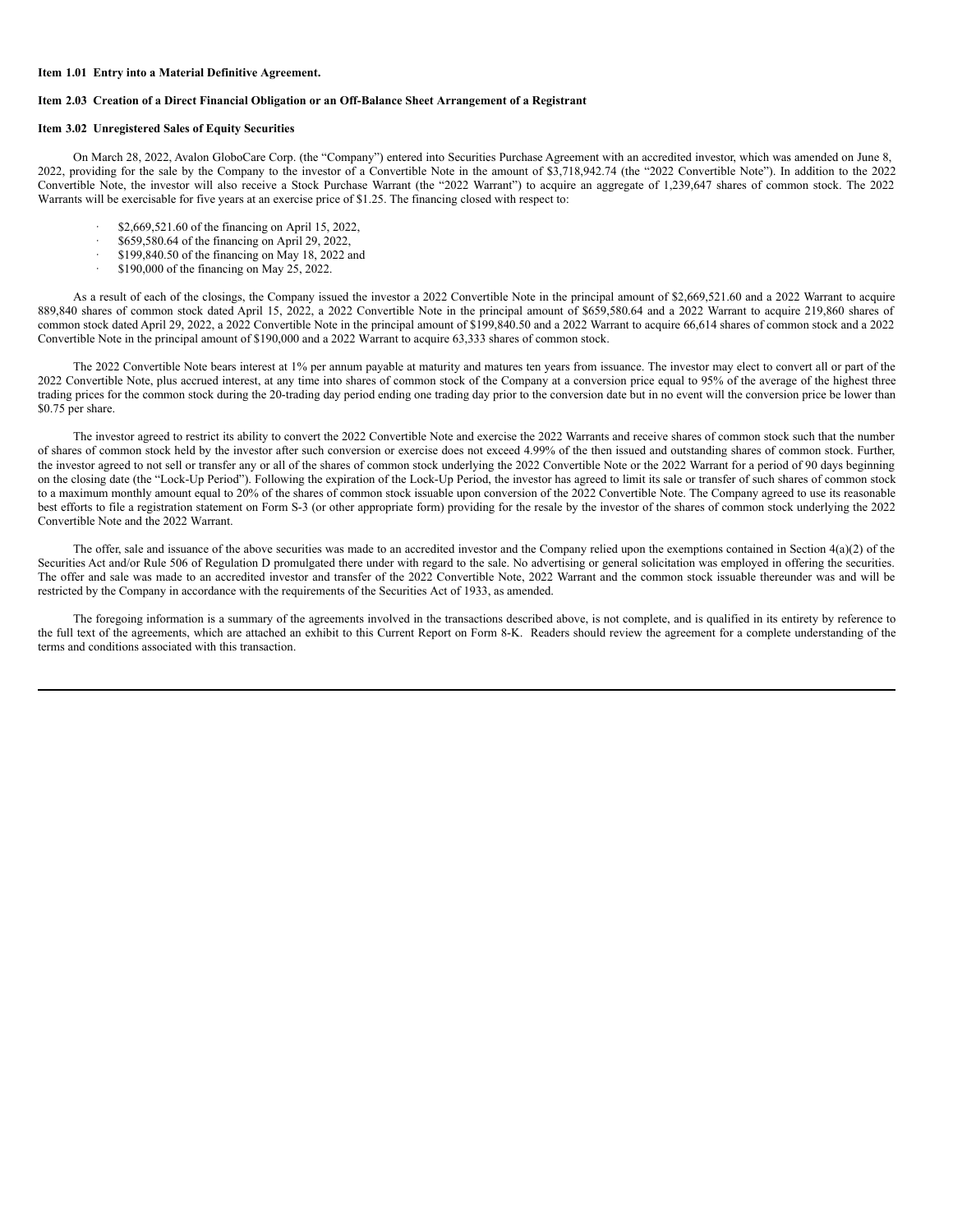#### **Item 9.01 Financial Statements and Exhibits**

| <b>Exhibit No.</b> | <b>Description</b>                                                                                                                                                                                               |
|--------------------|------------------------------------------------------------------------------------------------------------------------------------------------------------------------------------------------------------------|
| 10.1               | Form of Securities Purchase Agreement dated March 28, 2022 (Incorporated by reference to Exhibit 10.47 of the Annual Report on Form 10-K filed<br>with the Securities and Exchange Commission on March 30, 2022) |
|                    |                                                                                                                                                                                                                  |
| 10.2               | Form of Convertible Note – March 2022 (Incorporated by reference to Exhibit 10.48 of the Annual Report on Form 10-K filed with the Securities<br>and Exchange Commission on March 30, 2022)                      |
|                    |                                                                                                                                                                                                                  |
| 10.3               | Form of Warrant – March 2022 (Incorporated by reference to Exhibit 10.3 of the Current Report on Form 8-K filed with the Securities and Exchange<br>Commission on April 29, 2022)                                |
|                    |                                                                                                                                                                                                                  |
| 10.4               | Letter Agreement between Avalon GloboCare Corp. and Fsunshine Trading PTE. Ltd. dated June 8, 2022                                                                                                               |
| 104                | Cover Page Interactive Data File (embedded within the Inline XBRL document)                                                                                                                                      |

## 1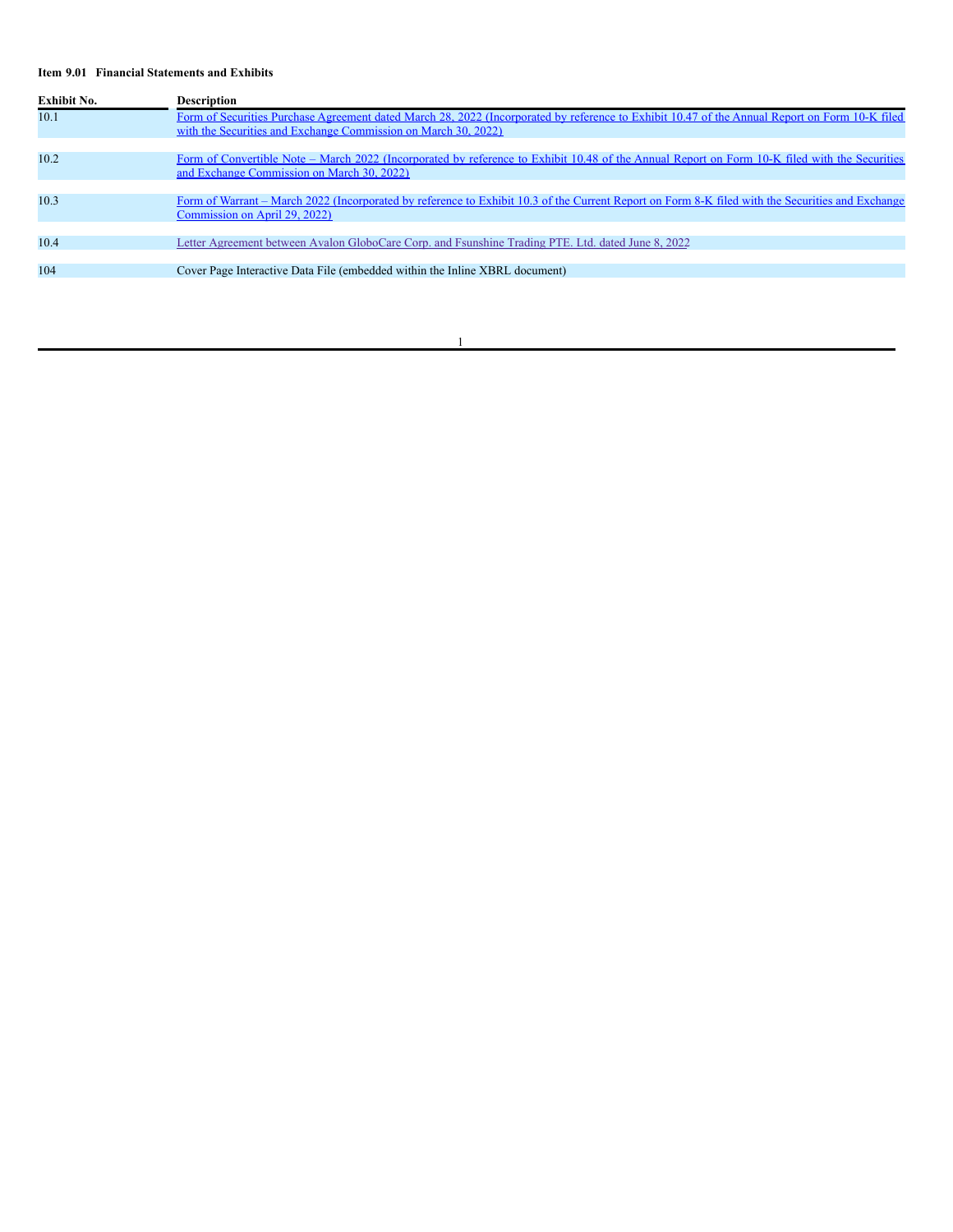# **SIGNATURES**

Pursuant to the requirements of the Securities and Exchange Act of 1934, the registrant has duly caused this report to be signed on its behalf by the undersigned hereunto duly authorized.

# **AVALON GLOBOCARE CORP.**

Dated: June 8, 2022 By: /s/ Luisa Ingargiola

Name: Luisa Ingargiola Title: Chief Financial Officer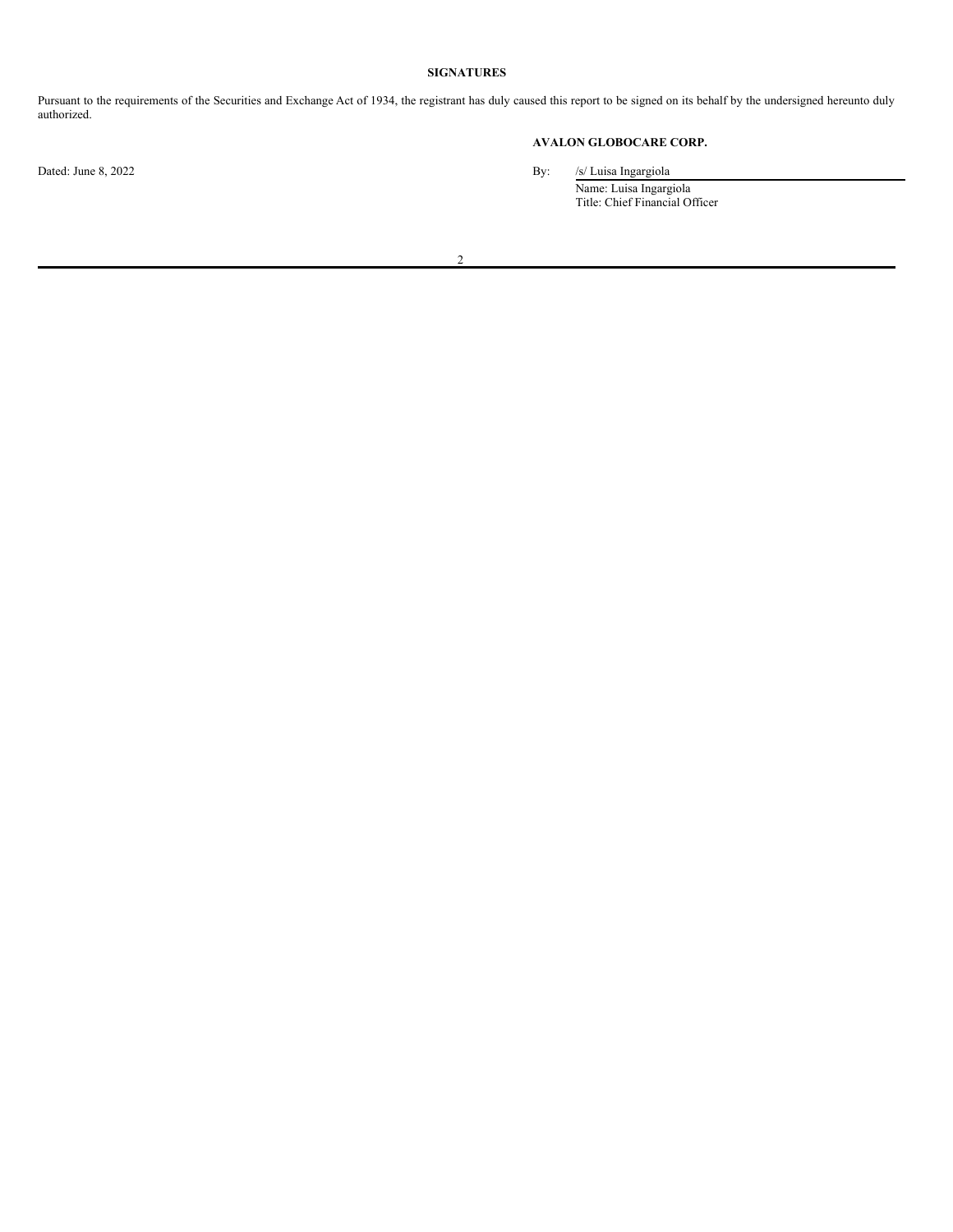#### June 8, 2022

<span id="page-4-0"></span>Yulin Sun, Chairman Fsunshine Trading PTE. Ltd. 2 Venture Drive #11-30 Vision Exchange Singapore 608526

### Re: Securities Purchase Agreement by and between Avalon GloboCare Corp. and Fsunshine Trading PTE. Ltd. dated March 28, 2022 (the "Fsunshine Agreement")

Mr. Sun:

Reference is hereby made to the Fsunshine Agreement. All terms not defined herein shall have the meaning as set forth in the Fsunshine Agreement. In order to reflect a reduction in the aggregate investment amount under the Fsunshine Agreement from \$4,000,000 to \$3,718,942.74 with a corresponding reduction in the Warrants, the Parties hereby agree that the below sections are hereby amended and restated as follows:

1. WHEREAS B of the Fsunshine Agreement is hereby amended and restated as follows:

Buyers desire to purchase and the Company desires to issue and sell, upon the terms and conditions set forth in this Agreement (i) 1% convertible notes of the Company, in the form attached hereto as Exhibit "A", in the aggregate principal amount of up to Three Million Seven Hundred Eighteen Thousand Nine Hundred Forty-Two Dollars and 74/00 (\$3,718,942.74) (the "Notes") convertible into shares of common stock, par value \$.0001 per share, of the Company (the "Common Stock"), upon the terms and subject to the limitations, conditions and adjustments set forth in such Notes; (ii) warrants to purchase 33,333 shares of Common Stock (the "Warrants") for every \$100,000 invested (the "Warrants"); and

2. Section 1(a) of the Fsunshine Agreement is hereby amended and restated as follows:

Purchase of Notes and Warrants. On the Closing Date (as defined below), the Company shall issue and sell to each Buyer and each Buyer severally agrees to purchase from the Company such principal amount of Notes and number of Warrants as is set forth immediately below such Buyer's name on the signature pages hereto, which will represent up to aggregate Three Million Seven Hundred Eighteen Thousand Nine Hundred Forty-Two Dollars and 74/00 (\$3,718,942.74) principal amount of Notes and Warrants to purchase an aggregate of 1,239,647 shares of Common Stock.